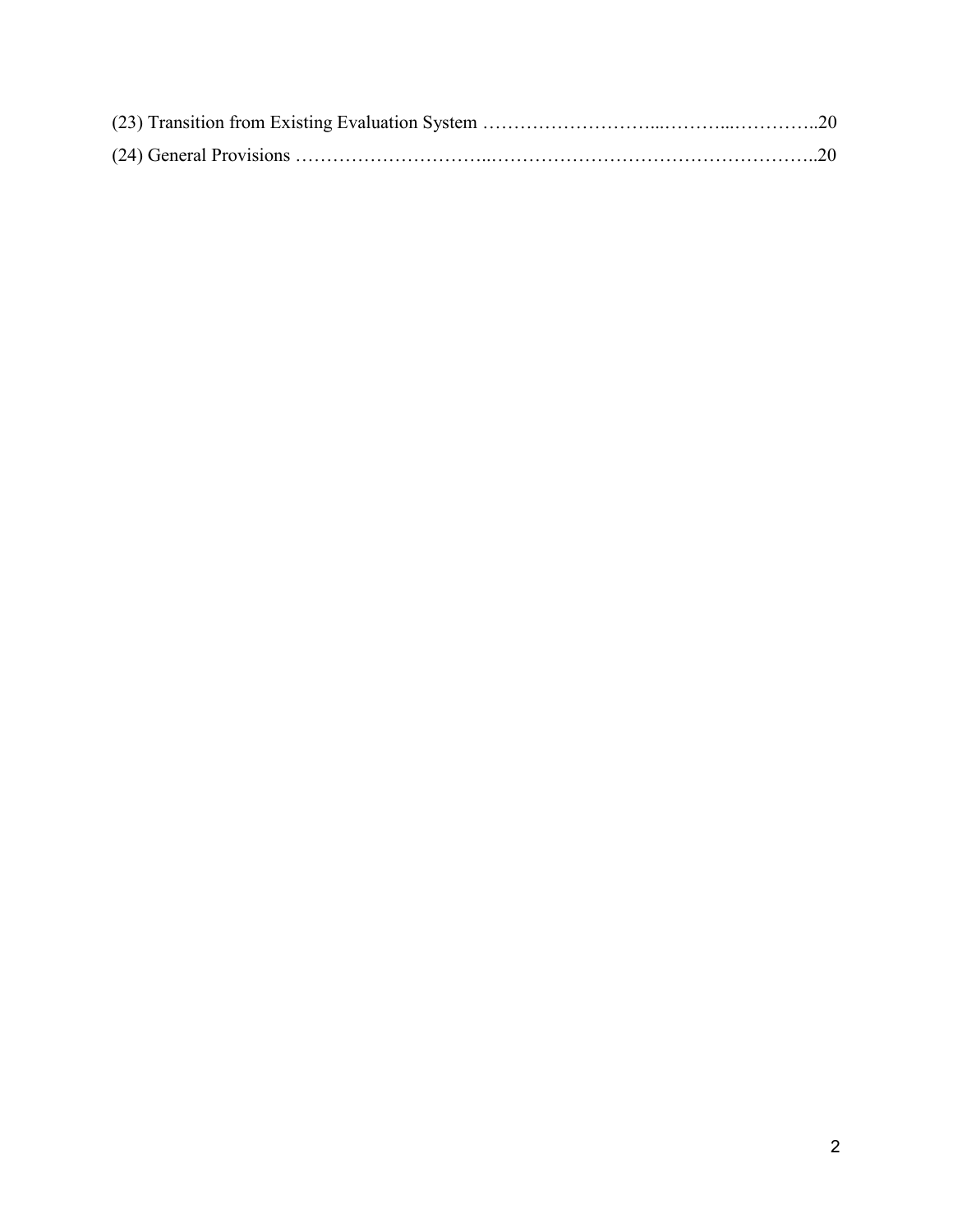#### **(1) Purpose of Educator Evaluation**

A) This contract language is locally negotiated and based on M.G.L., c.71, § 38; M.G.L. c.150E; the Educator Evaluation regulations, 603 CMR 35.00 et seq.; and the Model System for Educator Evaluation developed and which may be updated from time to time by the Department of Elementary and Secondary Education. See 603 CMR 35.02 (definition of model system). In the event of a conflict between this collective bargaining agreement and the governing laws and regulations, the laws and regulations will prevail.

B) The regulatory purposes of evaluation are:

i) To promote student learning, growth, and achievement by providing Educators with feedback for improvement, enhanced opportunities for professional growth, and clear structures for accountability,  $603$  CMR  $35.01(2)(a)$ ;

ii) To provide a record of facts and assessments for personnel decisions, 35.01(2)(b);

iii) To ensure that every school committee has a system to enhance the professionalism and accountability of teachers and administrators that will enable them to assist all students to perform at high levels, 35.01(3); and

iv) To assure effective teaching and administrative leadership, 35.01(3).

#### **2) Definitions (\* indicates definition is generally based on 603 CMR 35.02)**

A) \*Artifacts of Professional Practice: Products of an Educator's work and student work samples that demonstrate the Educator's knowledge and skills with respect to specific performance standards.

B) Caseload Educator: Educators who teach or counsel individual or small groups of students through consultation with the regular classroom teacher, for example, school nurses, guidance counselors, speech and language pathologists, and some reading specialists and special education teachers.

C) Classroom teacher: Educators who teach preK-12 whole classes, and teachers of special subjects as such as art, music, library, and physical education. May also include special education teachers and reading specialists who teach whole classes.

D) Categories of Evidence: Multiple measures of student learning, growth, and achievement, judgments based on observations and artifacts of professional practice, including unannounced observations of practice of any duration; and additional evidence relevant to one or more Standards of Effective Teaching Practice (603 CMR 35.03).

E) \*District-determined Measures: Measures of student learning, growth and achievement related to the Massachusetts Curriculum Frameworks, Massachusetts Vocational Technical Education Frameworks, or other relevant frameworks, that are comparable across grade or subject level district-wide. These measures may include, but shall not be limited to: portfolios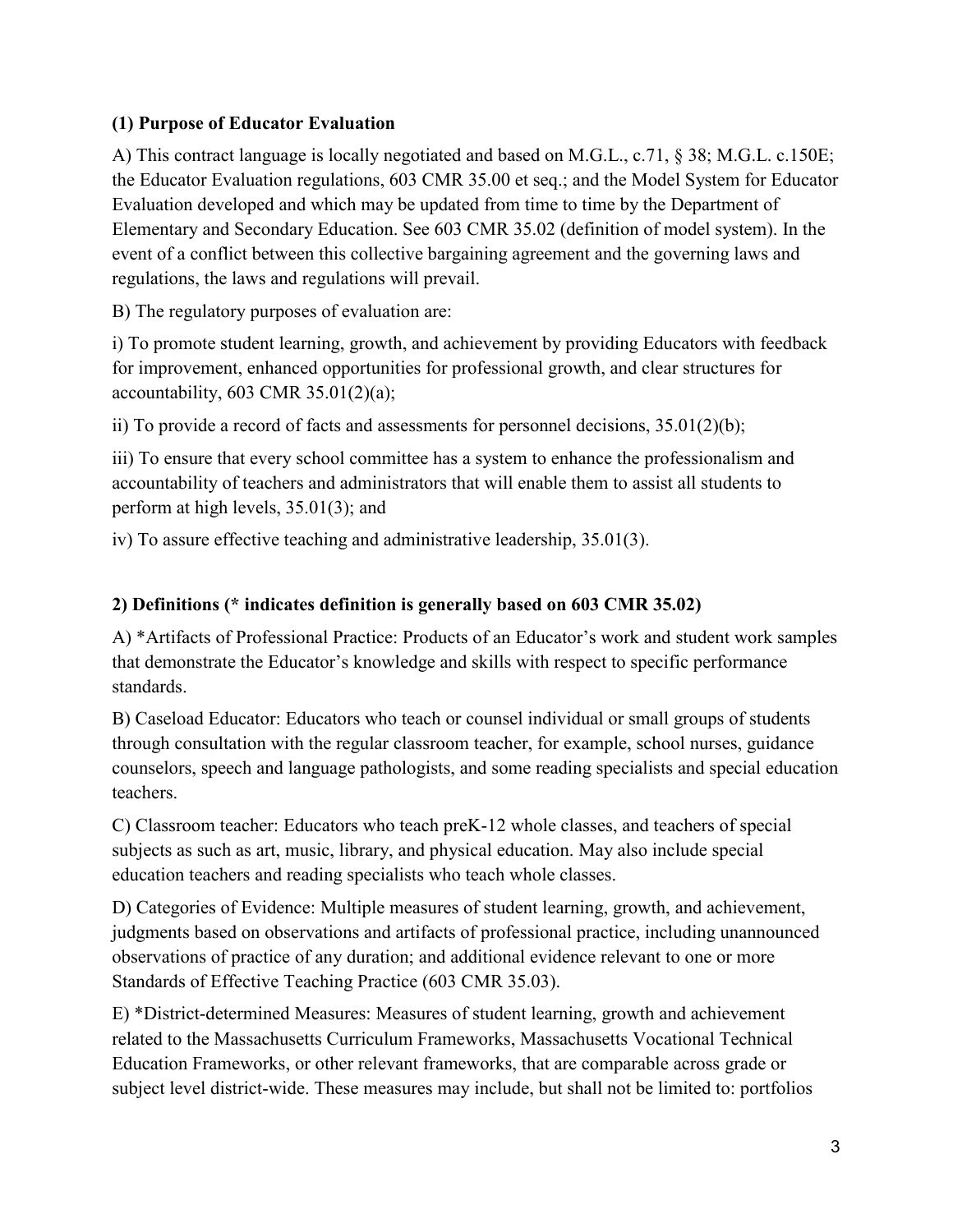approved commercial assessments and district-developed pre and post unit and course assessments, and capstone projects.

F) \*Educator(s): Inclusive term that applies to all classroom teachers and caseload educators, unless otherwise noted.

G) \*Educator Plan: The growth or improvement actions identified as part of each Educator's evaluation. The type of plan is determined by the Educator's career stage, overall performance rating, and the rating of impact on student learning, growth and achievement. There shall be four types of Educator Plans:

i) Developing Educator Plan shall mean a plan developed by the Educator and the Evaluator for one school year or less for an Educator without Professional Teacher Status (PTS); or, at the discretion of an Evaluator, for an Educator with PTS in a new assignment.

ii) Self-Directed Growth Plan shall mean a plan developed by the Educator for one or two school years for Educators with PTS who are rated proficient or exemplary.

iii) Directed Growth Plan shall mean a plan developed by the Educator and the Evaluator of one school year or less for Educators with PTS who are rated needs improvement.

iv) Improvement Plan shall mean a plan developed by the Evaluator of at least 30 calendar days and no more than one school year for Educators with PTS who are rated unsatisfactory with goals specific to improving the Educator's unsatisfactory performance. In those cases where an Educator is rated unsatisfactory near the close of a school year, the plan may include activities during the summer preceding the next school year.

H) \*ESE: The Massachusetts Department of Elementary and Secondary Education.

I) \*Evaluation: The ongoing process of defining goals and identifying, gathering, and using information as part of a process to improve professional performance (the "formative evaluation" and "formative assessment") and to assess total job effectiveness and make personnel decisions (the "summative evaluation").

J) \*Evaluator: Any person designated by a superintendent who has primary or supervisory responsibility for observation and evaluation. The superintendent is responsible for ensuring that all Evaluators have training in the principles of supervision and evaluation. Each Educator will have one primary Evaluator at any one time responsible for determining performance ratings.

i) Primary Evaluator shall be the person who determines the Educator's performance ratings and evaluation.

ii) Supervising Evaluator shall be the person responsible for developing the Educator Plan, supervising the Educator's progress through formative assessments, evaluating the Educator's progress toward attaining the Educator Plan goals, and making recommendations about the evaluation ratings to the primary Evaluator at the end of the Educator Plan. The Supervising Evaluator may be the primary Evaluator or his/her designee.

iii) Teaching Staff Assigned to More Than One Building: Each Educator who is assigned to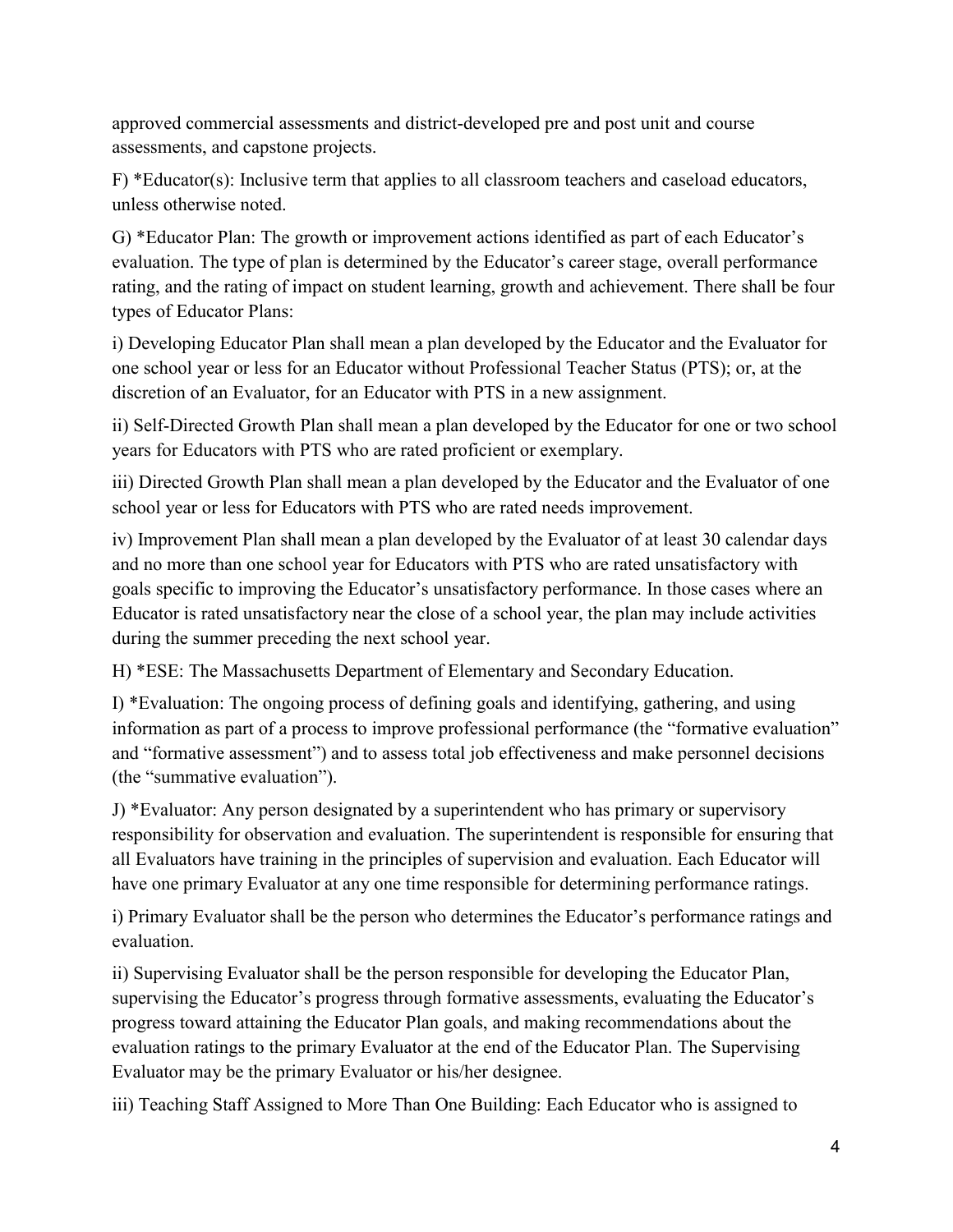more than one building will be evaluated by the appropriate administrator where the individual is assigned most of the time. The principal of each building in which the Educator serves must review and sign the evaluation, and may add written comments. In cases where there is no predominate assignment, the superintendent will determine who the primary evaluator will be.

iv) Notification: The Educator shall be notified in writing of his/her primary Evaluator and supervising Evaluator, if any, at the outset of each new evaluation cycle. The Evaluator(s) may be changed upon notification in writing to the Educator.

K) Evaluation Cycle: A five-component process that all Educators follow consisting of 1) Self-Assessment; 2) Goal-setting and Educator Plan Development; 3) Implementation of the Plan; 4) Formative Assessment/Evaluation; and 5) Summative Evaluation.

L) \*Experienced Educator: An educator with Professional Teacher Status (PTS).

M) \*Family: Includes students' parents, legal guardians, foster parents, or primary caregivers.

N) \*Formative Assessment: The process used to assess progress towards attaining goals set forth in Educator plans, performance on standards, or both. This process may take place at any time(s) during the cycle of evaluation, but typically takes place at mid-cycle.

O) \*Formative Evaluation: An evaluation conducted at the end of Year 1 for an Educator on a 2 year Self-Directed Growth Plan which is used to arrive at a rating on progress towards attaining the goals set forth in the Educator Plan, performance on Standards and Indicators of Effective Teaching Practice, or both.

P) \*Goal: A specific, actionable, and measurable area of improvement as set forth in an Educator's plan. A goal may pertain to any or all of the following: Educator practice in relation to Performance Standards, Educator practice in relation to indicators, or specified improvement in student learning, growth and achievement. Goals may be developed by individual Educators, by the Evaluator, or by teams, departments, or groups of Educators who have the same role.

Q) \*Measurable: That which can be classified or estimated in relation to a scale, rubric, or standards.

R) Multiple Measures of Student Learning: Measures must include a combination of classroom, school and district assessments, student growth percentiles on state assessments (if state assessments are available), and student MEPA gain scores. This definition may be revised as required by regulations or agreement of the parties upon issuance of ESE guidance.

S) \*Observation: A data gathering process that includes notes and judgments made by the Evaluator during one or more classroom or worksite visits(s) for a minimum duration of ten minutes and which may include examination of artifacts of practice, including student work. An observation may occur in person or through video. Video observations will be done openly and with knowledge of the Educator. The parties agree to bargain the protocols of video observations should either party wish to adopt such practice. Classroom or worksite observations conducted pursuant to this article must result in feedback to the Educator. Normal supervisory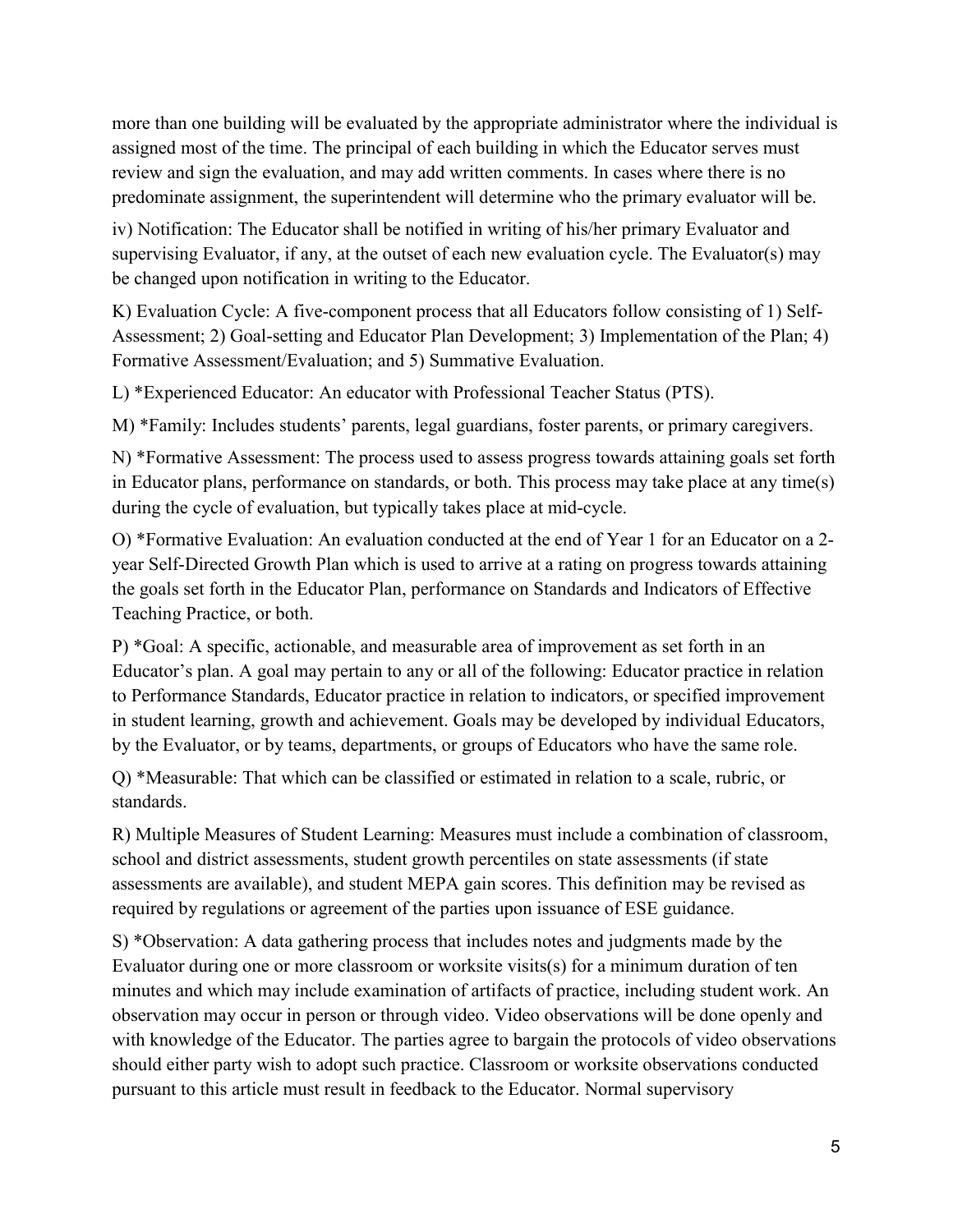responsibilities of department, building and district administrators will also cause administrators to drop in on classes and other activities in the worksite at various times as deemed necessary by the administrator. Carrying out these supervisory responsibilities, when they do not result in targeted and constructive feedback to the Educator, are not observations as defined in this Article.

T) Parties: The parties to this agreement are the Ayer Shirley Regional School Committee and the Ayer Shirley Regional Education Association, Inc.

U) \*Performance Rating: Describes the Educator's performance on each performance standard and overall. There shall be four performance ratings:

Exemplary: the Educator's performance consistently and significantly exceeds the requirements of a standard or overall. The rating of exemplary on a standard indicates that practice significantly exceeds proficient and could serve as a model of practice on that standard districtwide.

Proficient: the Educator's performance fully and consistently meets the requirements of a standard or overall. Proficient practice is understood to be fully satisfactory.

Needs Improvement: the Educator's performance on a standard or overall is below the requirements of a standard or overall, but is not considered to be unsatisfactory at this time. Improvement is necessary and expected.

Unsatisfactory: the Educator's performance on a standard or overall has not significantly improved following a rating of needs improvement, or the Educator's performance is consistently below the requirements of a standard or overall and is considered inadequate, or both.

V) \*Performance Standards: Locally developed standards and indicators pursuant to M.G.L. c. 71, § 38 and consistent with, and supplemental to 603 CMR 35.00. The parties may agree to limit standards and indicators to those set forth in 603 CMR 35.03.

W) \*Professional Teacher Status: PTS is the status granted to an Educator pursuant to M.G.L. c. 71, § 41.

#### **X) Rating of Educator Impact on Student Learning: A rating of high, moderate or low**

based on trends and patterns on state assessments and district-determined measures. The parties will negotiate the process for using state and district-determined measures to arrive at an Educator's rating of impact on student learning, growth and achievement, using guidance and model contract language from ESE.

Y) Rating of Overall Educator Performance: The Educator's overall performance rating is based on the Evaluator's professional judgment and examination of evidence of the Educator's performance against the four Performance Standards and the Educator's attainment of goals set forth in the Educator Plan, as follows:

i) Standard 1: Curriculum, Planning and Assessment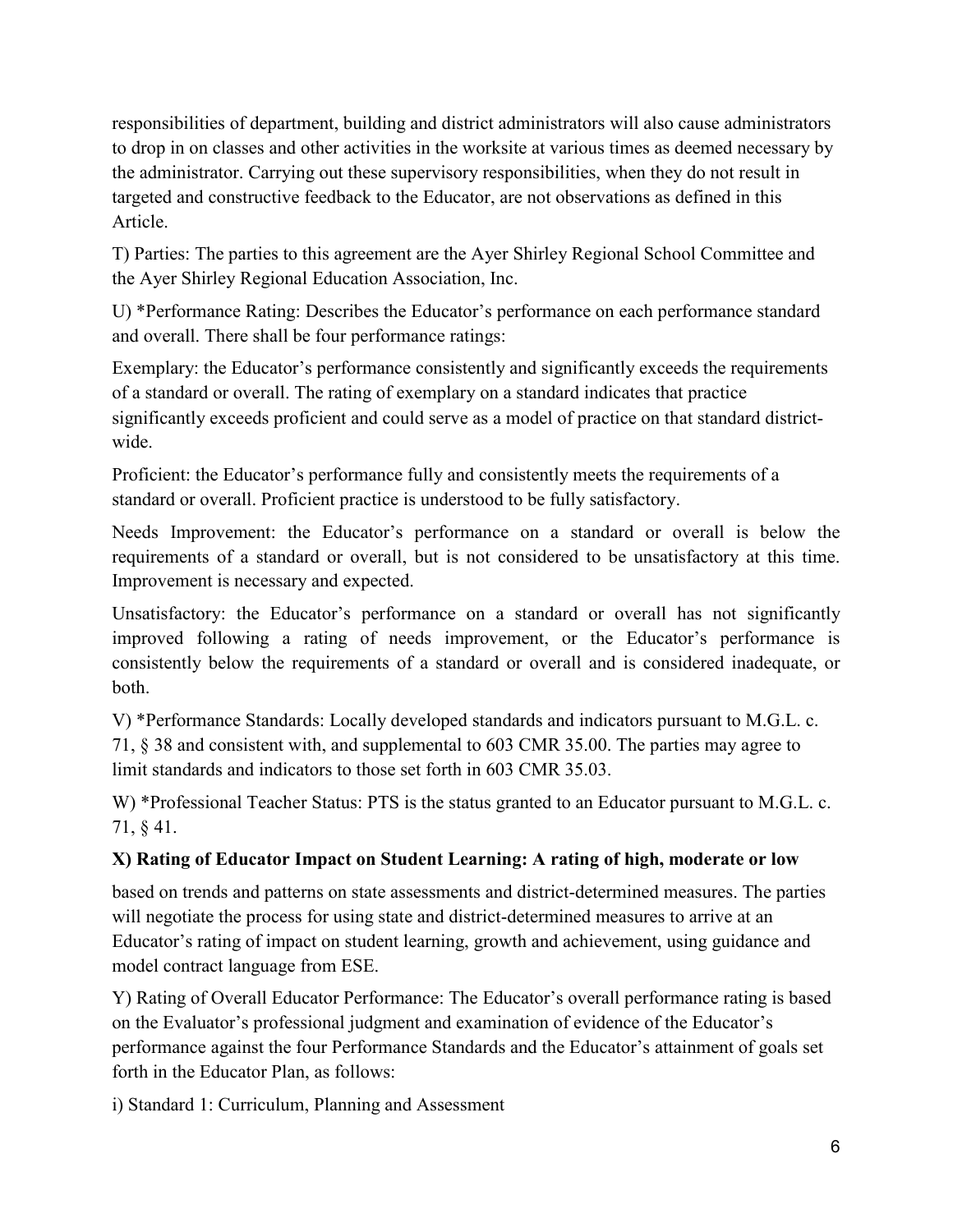ii) Standard 2: Teaching All Students

iii) Standard 3: Family and Community Engagement

iv) Standard 4: Professional Culture

v) Attainment of Professional Practice Goal(s)

vi) Attainment of Student Learning Goal(s)

Z) \*Rubric: A scoring tool that describes characteristics of practice or artifacts at different levels of performance. The rubrics for Standards and Indicators of Effective Teaching Practice are used to rate Educators on Performance Standards, these rubrics consists of:

i) Standards: Describes broad categories of professional practice, including those required in 603 CMR 35.03

ii) Indicators: Describes aspects of each standard, including those required in 603 CMR 35.03

iii) Elements: Defines the individual components under each indicator

iv) Descriptors: Describes practice at four levels of performance for each element

AA) \*Summative Evaluation: An evaluation used to arrive at a rating on each standard, an overall rating, and as a basis to make personnel decisions. The summative evaluation includes the Evaluator's judgments of the Educator's performance against Performance Standards and the Educator's attainment of goals set forth in the Educator's Plan.

BB) \*Superintendent: The person employed by the school committee pursuant to M.G.L. c. 71 §59 and §59A. The superintendent is responsible for the implementation of 603 CMR 35.00.

CC) \*Teacher: An Educator employed in a position requiring a certificate or license as described in 603 CMR 7.04(3)(a, b, and d) and in the area of vocational education as provided in 603 CMR 4.00. Teachers may include, for example, classroom teachers, librarians, guidance counselors, or school nurses.

DD) \*Trends in student learning: At least two years of data from the district-determined measures and state assessments used in determining the Educator's rating on impact on student learning as high, moderate or low.

# **3) Evidence Used In Evaluation**

The following categories of evidence shall be used in evaluating each Educator:

A) Multiple measures of student learning, growth, and achievement, which shall include:

i) Measures of student progress on classroom assessments that are aligned with the Massachusetts Curriculum Frameworks or other relevant frameworks and are comparable within grades or subjects in a school;

ii) At least two district-determined measures of student learning related to the Massachusetts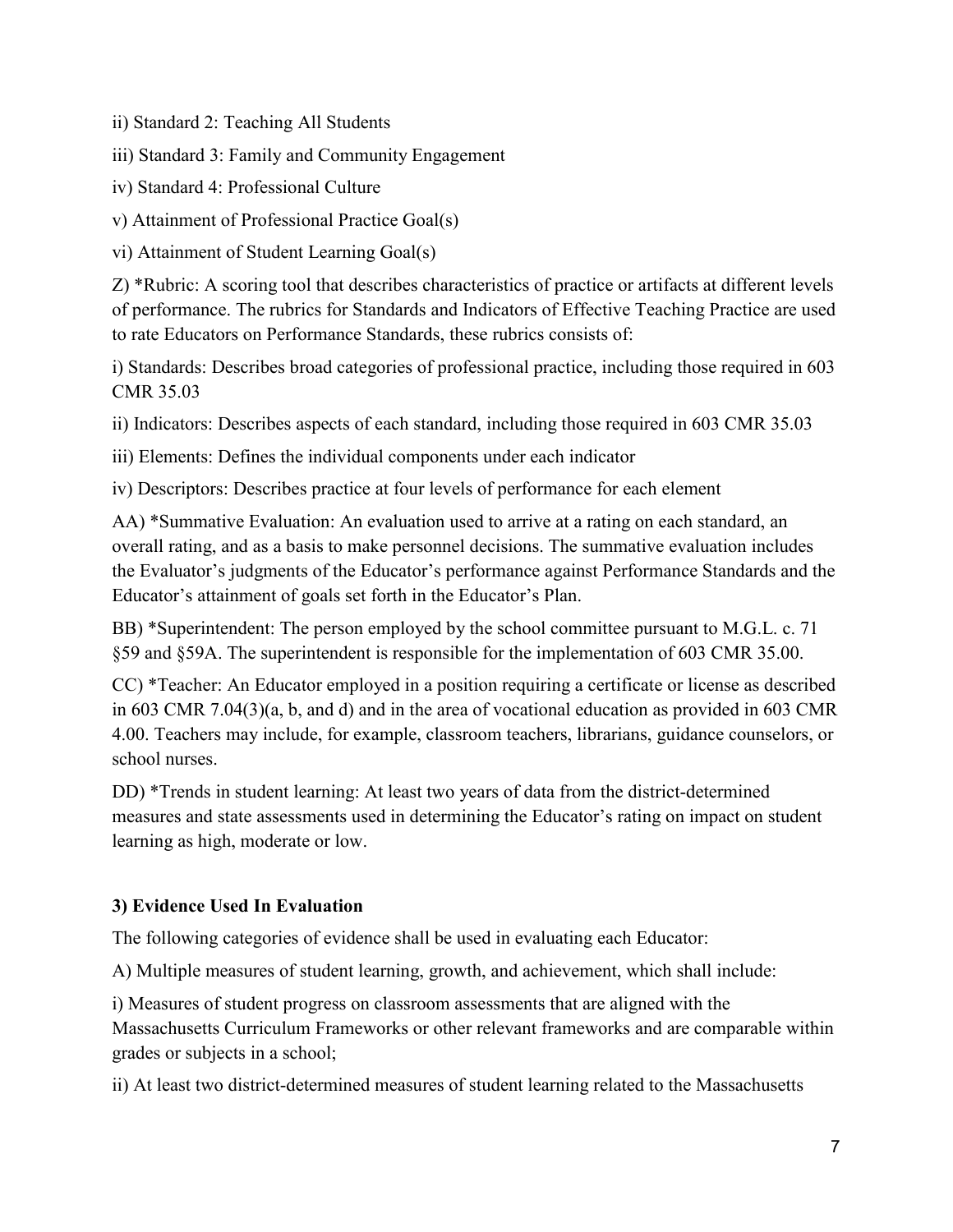Curriculum Frameworks or the Massachusetts Vocational Technical Education Frameworks or other relevant frameworks that are comparable across grades and/or subjects district-wide. These measures may include: portfolios, approved commercial assessments and district-developed pre and post unit and course assessments, and capstone projects. One such measure shall be the MCAS Student Growth Percentile (SGP) or Massachusetts English Proficiency Assessment gain scores, if applicable, in which case at least two years of data is required.

iii) Measures of student progress and/or achievement toward student learning goals set between the Educator and Evaluator for the school year or some other period of time established in the Educator Plan.

iv) For Educators whose primary role is not as a classroom teacher, the appropriate measures of the Educator's contribution to student learning, growth, and achievement set by the district. The measures set by the district should be based on the Educator's role and responsibility.

B) Judgments based on observations and artifacts of practice including:

i) Unannounced observations of practice of any duration.

ii) Announced observation(s) for non-PTS Educators in their first year of practice in a school, Educators on Improvement Plans, and as determined by the Evaluator.

iii) Examination of Educator work products.

iv) Examination of student work samples.

C) Evidence relevant to one or more Performance Standards, including but not limited to:

i) Evidence compiled and presented by the Educator, including:

(a) Evidence of fulfillment of professional responsibilities and growth such as self-assessments, peer collaboration, professional development linked to goals in the Educator plans, contributions to the school community and professional culture;

(b) Evidence of active outreach to and engagement with families;

ii) Evidence of progress towards professional practice goal(s);

iii) Evidence of progress toward student learning outcomes goal(s).

iv) Student and Staff Feedback – see # 22, below; and

v) Any other relevant evidence from any source that the Evaluator shares with the Educator. Other relevant evidence could include information provided by other administrators such as the superintendent.

#### **4) Rubric**

The rubrics are a scoring tool used for the Educator's self-assessment, the formative assessment, the formative evaluation and the summative evaluation. The districts may use either the rubrics provided by ESE or comparably rigorous and comprehensive rubrics developed or adopted by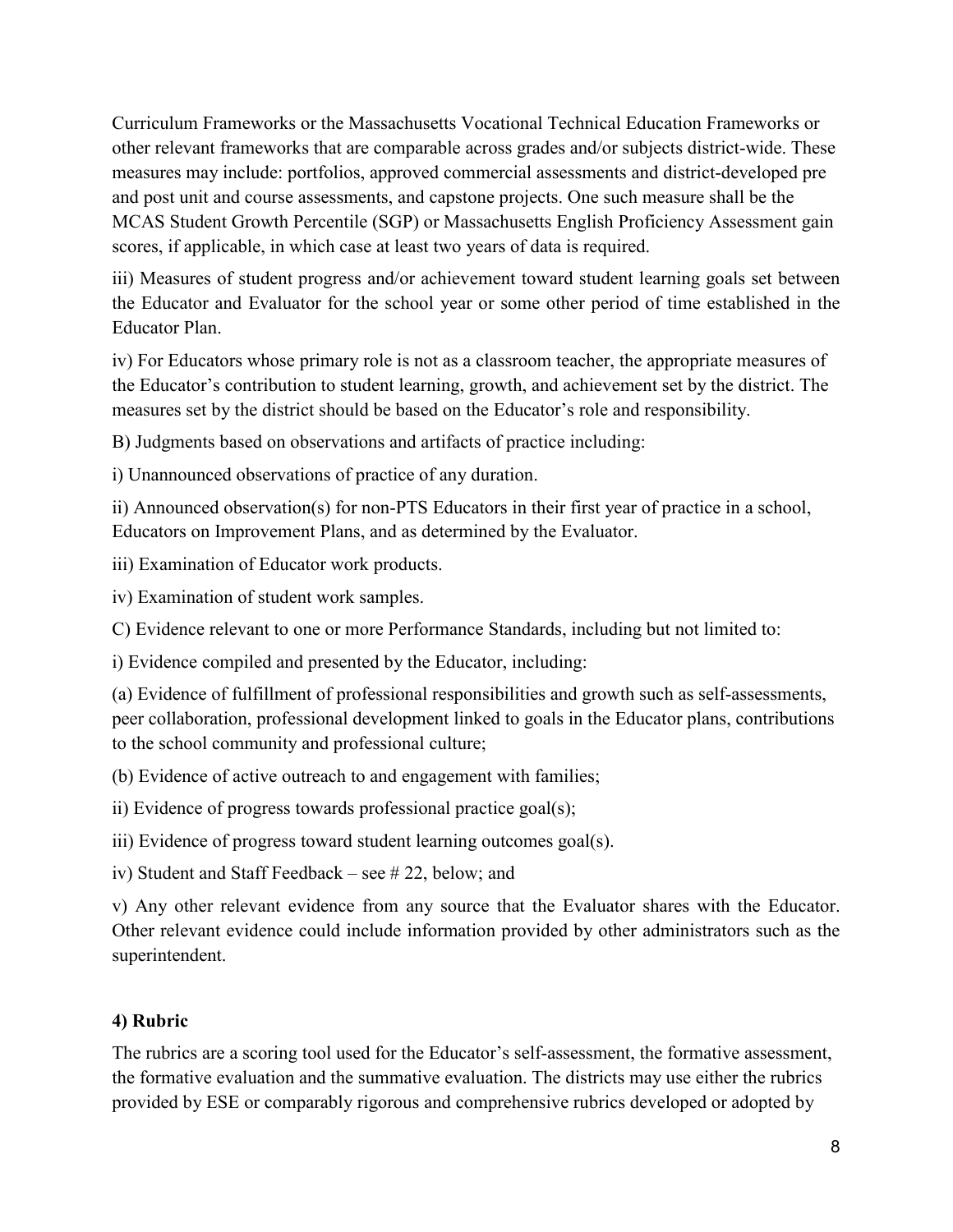the district and reviewed by ESE.

## **5) Evaluation Cycle: Training**

A) Prior to the implementation of the new evaluation process contained in this article,

districts shall arrange training for all Educators, principals, and other evaluators that outlines the components of the new evaluation process and provides an explanation of the evaluation cycle. The district through the superintendent shall determine the type and quality of training based on guidance provided by ESE.

B) By November  $1<sup>st</sup>$  of the first year of this agreement, all Educators shall complete a professional learning activity about self-assessment and goal-setting satisfactory to the superintendent or principal. Any Educator hired after the November  $1<sup>st</sup>$  date, and who has not previously completed such an activity, shall complete such a professional learning activity about self-assessment and goal-setting within three months of the date of hire. The district through the superintendent shall determine the type and quality of the learning activity based on guidance provided by ESE.

## **6) Evaluation Cycle: Annual Orientation**

A) At the start of each school year, the superintendent, principal or designee shall conduct a meeting for Educators and Evaluators focused substantially on educator evaluation. The superintendent, principal or designee shall:

i) Provide an overview of the evaluation process, including goal setting and the educator plans.

ii) Provide all Educators with directions for obtaining a copy of the forms used by the district. These may be electronically provided.

iii) The faculty meeting may be digitally recorded to facilitate orientation of Educators hired after the beginning of the school year.

# **7) Evaluation Cycle: Self-Assessment**

A) Completing the Self-Assessment

i) The evaluation cycle begins with the Educator completing and submitting to the Primary or Supervising Evaluator a self-assessment by October 1st or within four weeks of the start of their employment at the school.

ii) The self-assessment includes:

(a) An analysis of evidence of student learning, growth and achievement for students under the Educator's responsibility.

(b) An assessment of practice against each of the four Performance Standards of effective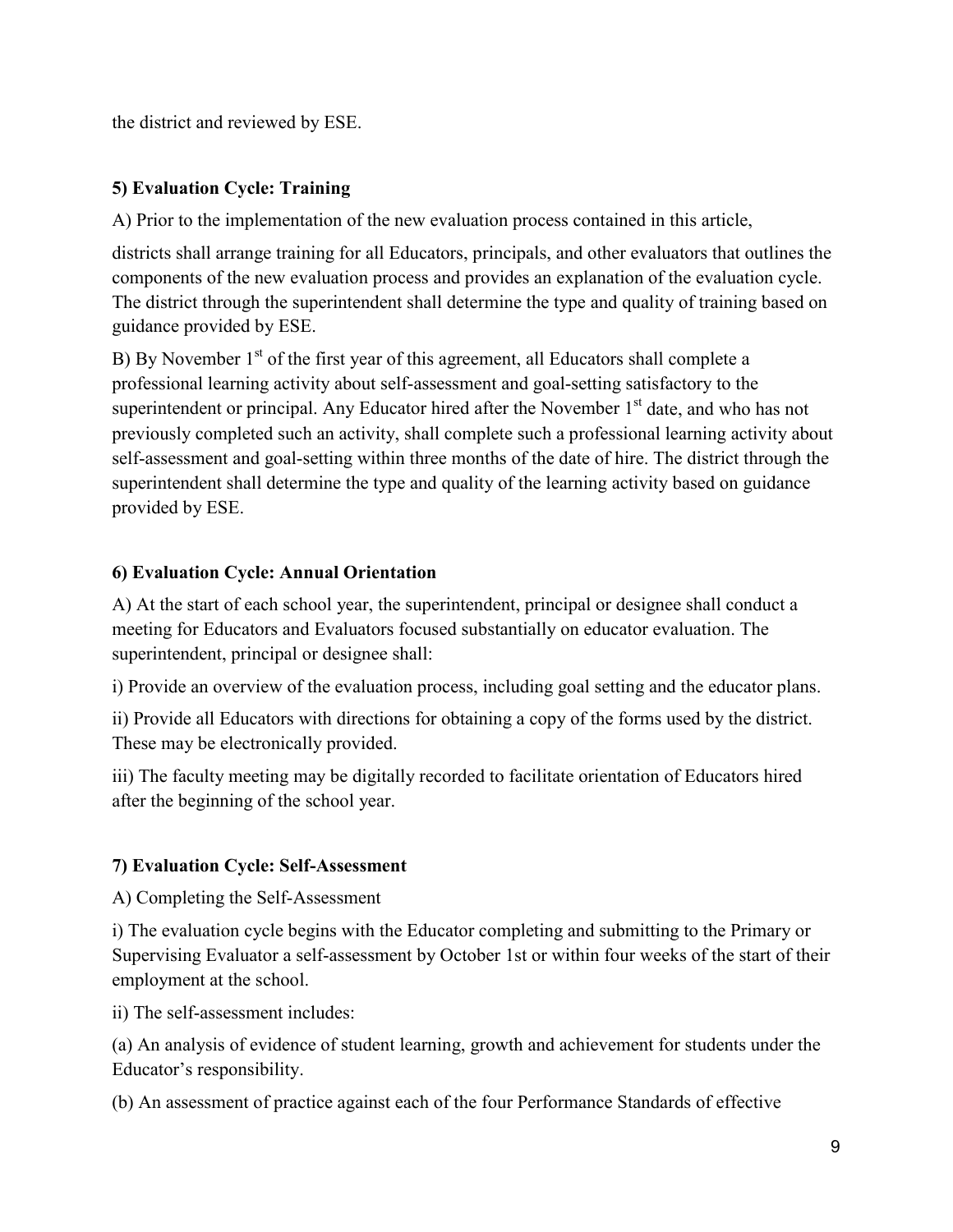practice using the district's rubric.

(c) Proposed goals to pursue:

(1) At least one goal directly related to improving the Educator's own professional practice.

(2) At least one goal directed related to improving student learning.

B) Proposing the goals

i) Educators must consider goals for grade-level, subject-area, department teams, or other groups of Educators who share responsibility for student learning and results, except as provided in (ii) below. Educators may meet with teams to consider establishing team goals. Evaluators may participate in such meetings.

ii) For Educators in their first year of practice, the Evaluator or his/her designee will meet with each Educator by October  $1<sup>st</sup>$  (or within four weeks of the Educator's first day of employment if the Educator begins employment after September  $15<sup>th</sup>$  to assist the Educator in completing the self-assessment and drafting the professional practice and student learning goals which must include induction and mentoring activities.

iii) Unless the Evaluator indicates that an Educator in his/her second or third years of practice should continue to address induction and mentoring goals pursuant to 603 CMR 7.12, the Educator may address shared grade level or subject area team goals.

iv) For Educators with PTS and ratings of proficient or exemplary, the goals may be team goals. In addition, these Educators may include individual professional practice goals that address enhancing skills that enable the Educator to share proficient practices with colleagues or develop leadership skills.

v) For Educators with PTS and ratings of needs improvement or unsatisfactory, the professional practice goal(s) must address specific standards and indicators identified for improvement. In addition, the goals may address shared grade level or subject area team goals.

# **8) Evaluation Cycle: Goal Setting and Development of the Educator Plan**

A) Every Educator has an Educator Plan that includes, but is not limited to, one goal related to the improvement of practice; one goal for the improvement of student learning. The Plan also outlines actions the Educator must take to attain the goals established in the Plan and benchmarks to assess progress. Goals may be developed by individual Educators, by the Evaluator, or by teams, departments, or groups of Educators who have the similar roles and/or responsibilities. See Sections 15-19 for more on Educator Plans.

B) To determine the goals to be included in the Educator Plan, the Evaluator reviews the goals the Educator has proposed in the Self-Assessment, using evidence of Educator performance and impact on student learning, growth and achievement based on the Educator's self-assessment and other sources that Evaluator shares with the Educator. The process for determining the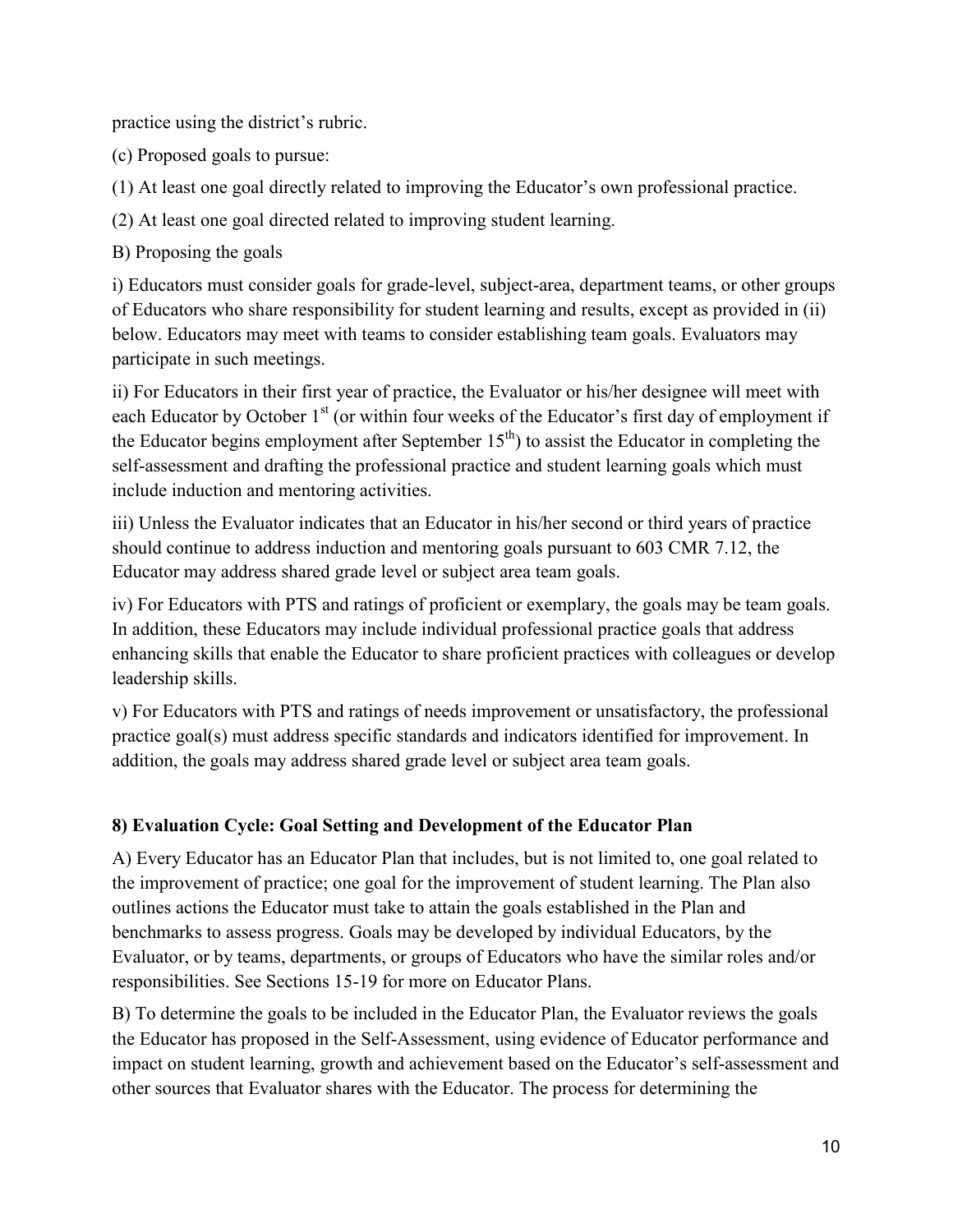Educator's impact on student learning, growth and achievement will be determined after ESE issues guidance on this matter. See #22 below.

C) Educator Plan Development Meetings shall be conducted as follows:

i) Educators in the same school may meet with the Evaluator in teams and/or individually at the end of the previous evaluation cycle or by October 15th of the next academic year to develop their Educator Plan. Educators shall not be expected to meet during the summer hiatus.

ii) For those Educators new to the school, the meeting with the Evaluator to establish the Educator Plan must occur by October  $15<sup>th</sup>$  or within six weeks of the start of their assignment in that school

iii) The Evaluator shall meet individually with Educators with PTS and ratings of needs improvement or unsatisfactory to develop professional practice goal(s) that must address specific standards and indicators identified for improvement. In addition, the goals may address shared grade level or subject matter goals.

D) The Evaluator completes the Educator Plan by November 1st. The Educator shall sign the Educator Plan within 5 school days of its receipt and may include a written response. The Educator's signature indicates that the Educator received the plan in a timely fashion. The signature does not indicate agreement or disagreement with its contents. The Evaluator retains final authority over the content of the Educator's Plan.

# **9) Evaluation Cycle: Observation of Practice and Examination of Artifacts – Educators without PTS**

A) In the first year of practice or first year assigned to a school:

i) The Educator shall have at least one announced observation during the school year using the protocol described in section 11B, below.

ii) The Educator shall have at least four unannounced observations during the school year.

B) In their second and third years of practice or second and third years as a non-PTS

Educator in the school:

i) The Educator shall have at least three unannounced observations during the school year.

## **10) Evaluation Cycle: Observation of Practice and Examination of Artifacts – Educators with PTS**

A) The Educator whose overall rating is proficient or exemplary must have at least one unannounced observation during the evaluation cycle.

B) The Educator whose overall rating is needs improvement must be observed according to the Directed Growth Plan during the period of Plan which must include at least two unannounced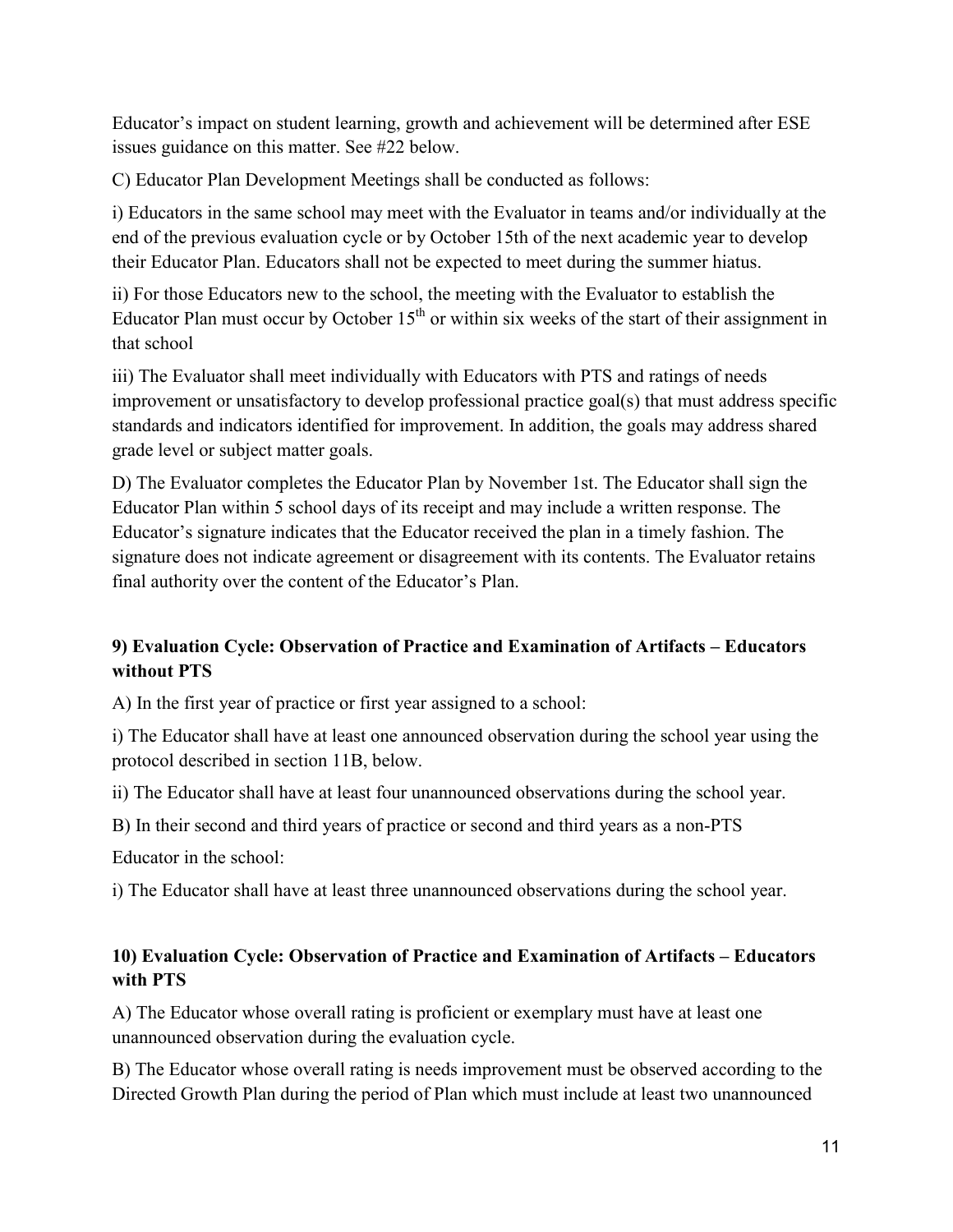observations.

C) The Educator whose overall rating is unsatisfactory must be observed according to the Improvement Plan which must include both unannounced and announced observation. The number and frequency of the observations shall be determined by the Evaluator, but in no case, for improvement plans of one year, shall there be fewer than one announced and four unannounced observations. For Improvement Plans of six months or fewer, there must be no fewer than one announced and two unannounced observations.

# **11) Observations**

The Evaluator's first observation of the Educator should take place by November 15. Observations required by the Educator Plan should be completed by May 15th. The Evaluator may conduct additional observations after this date. The Evaluator is not required nor expected to review all the indicators in a rubric during an observation.

## A) Unannounced Observations

i) Unannounced observations may be in the form of partial or full-period classroom visitations, Instructional Rounds, Walkthroughs, Learning Walks, or any other means deemed useful by the Evaluator, principal, superintendent or other administrator.

ii) The Educator will be provided with at least brief written feedback from the Evaluator within 3-5 school days of the observation. The written feedback shall be delivered to the Educator in person, by email, placed in the Educator's mailbox or mailed to the Educator's home.

iii) Any observation or series of observations resulting in one or more standards judged to be unsatisfactory or needs improvement for the first time must be followed by at least one unannounced observation of at least 30 minutes in duration within 30 school days.

# B) Announced Observations

i) All non-PTS Educators in their first year in the school, PTS Educators on

Improvement Plans and other educators at the discretion of the evaluator shall have at least one Announced Observation.

(a) The Evaluator shall select the date and time of the lesson or activity to be observed and discuss with the Educator any specific goal(s) for the observation.

(b) Within 5 school days of the scheduled observation, upon request of either the Evaluator or Educator, the Evaluator and Educator shall meet for a pre-observation conference. In lieu of a meeting, the Educator may inform the Evaluator in writing of the nature of the lesson, the student population served, and any other information that will assist the Evaluator to assess performance.

(1) The Educator shall provide the Evaluator a draft of the lesson, student conference, IEP plan or activity. If the actual plan is different, the Educator will provide the Evaluator with a copy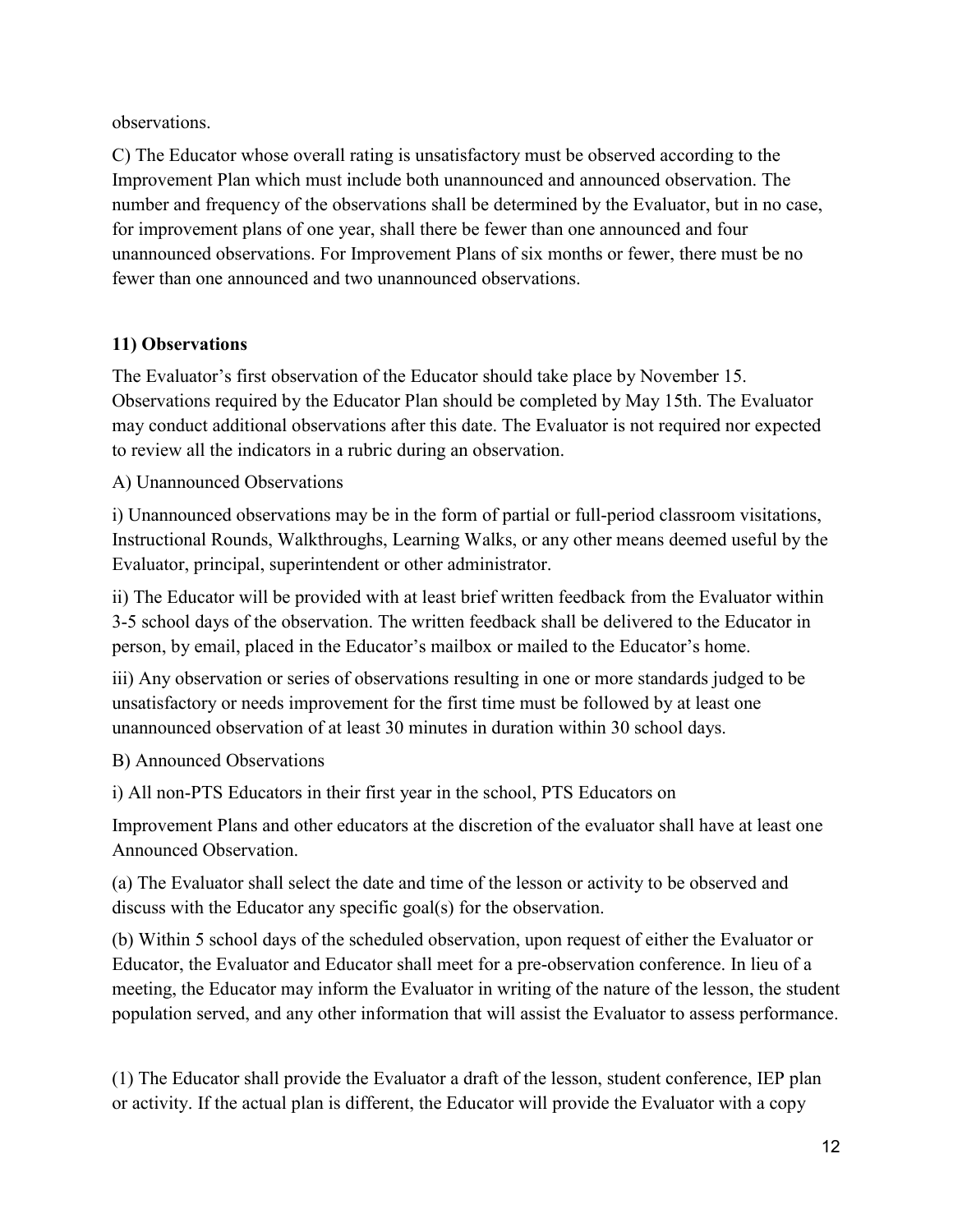prior to the observation.

(2) The Educator will be notified as soon as possible if the Evaluator will not be able to attend the scheduled observation. The observation will be rescheduled with the Educator as soon as reasonably practical.

(c) Within 5 school days of the observation, the Evaluator and Educator shall meet for a postobservation conference. This timeframe may be extended due to unavailability on the part of either the Evaluator or the Educator, but shall be rescheduled within 24 hours if possible.

(d) The Evaluator shall provide the Educator with written feedback within 5 school days of the post-observation conference. For any standard where the Educator's practice was found to be unsatisfactory or needs improvement, the feedback must:

(1) Describe the basis for the Evaluator's judgment.

(2) Describe actions the Educator should take to improve his/her performance.

(3) Identify support and/or resources the Educator may use in his/her improvement.

(4) State that the Educator is responsible for addressing the need for improvement.

## **12) Evaluation Cycle: Formative Assessment**

A) A specific purpose for evaluation is to promote student learning, growth and achievement by providing Educators with feedback for improvement. Evaluators are expected to make frequent unannounced visits to classrooms. Evaluators are expected to give targeted constructive feedback to Educators based on their observations of practice, examination of artifacts, and analysis of multiple measures of student learning, growth and achievement in relation to the Standards and Indicators of Effective Teaching Practice.

B) Formative Assessment may be ongoing throughout the evaluation cycle but typically takes places mid-cycle when a Formative Assessment report is completed. For an Educator on a twoyear Self-Directed Growth Plan, the mid-cycle Formative Assessment report is replaced by the Formative Evaluation report at the end of year one. See section 13, below.

C) The Formative Assessment report provides written feedback and ratings to the Educator about his/her progress towards attaining the goals set forth in the Educator Plan, performance on Performance Standards and overall, or both.

D) No less than two weeks before the due date for the Formative Assessment report, which due date shall be established by the Evaluator with written notice to the Educator, the Educator shall provide to the Evaluator evidence of family outreach and engagement, fulfillment of professional responsibility and growth, and progress on attaining professional practice and student learning goals. The educator may provide to the evaluator additional evidence of the educator's performances against the four Performance Standards.

E) Upon the request of either the Evaluator or the Educator, the Evaluator and the Educator will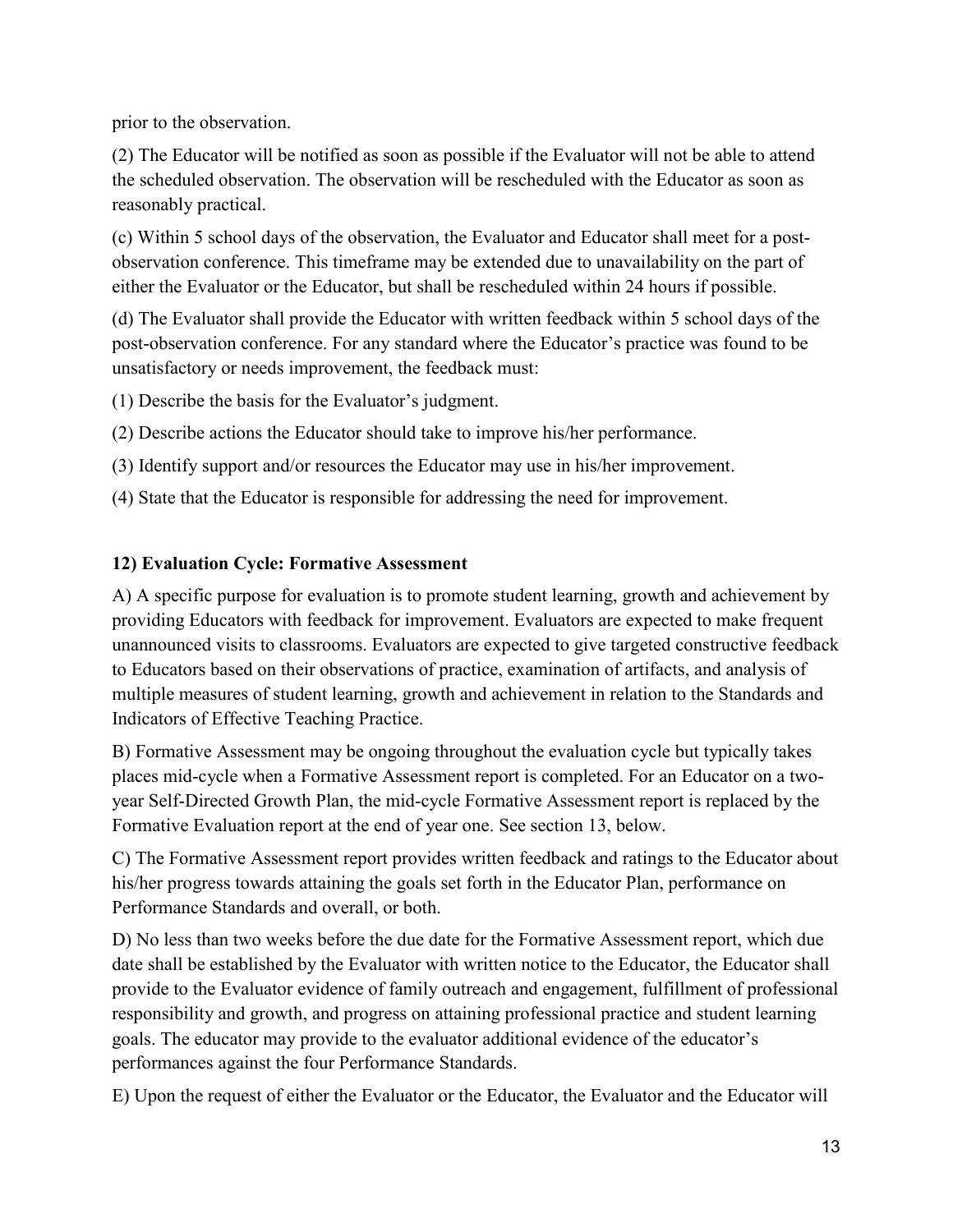meet either before or after completion of the Formative Assessment Report.

F) The Evaluator shall complete the Formative Assessment report and provide a copy to the Educator. All Formative Assessment reports must be signed by the Evaluator and delivered faceto-face, by email or to the Educator's school mailbox or home.

G) The Educator may reply in writing to the Formative Assessment report within 5 school days of receiving the report.

H) The Educator shall sign the Formative Assessment report by within 5 school days of receiving the report. The signature indicates that the Educator received the Formative Assessment report in a timely fashion. The signature does not indicate agreement or disagreement with its contents.

I) As a result of the Formative Assessment Report, the Evaluator may change the activities in the Educator Plan.

J) If the rating in the Formative Assessment report differs from the last summative rating the Educator received, the Evaluator may place the Educator on a different Educator Plan, appropriate to the new rating.

## **13) Evaluation Cycle: Formative Evaluation for Two Year Self-Directed Plans Only**

A) Educators on two year Self-Directed Growth Educator Plans receive a Formative Evaluation report near the end of the first year of the two year cycle. The Educator's performance rating for that year shall be assumed to be the same as the previous summative rating unless evidence demonstrates a significant change in performance in which case the rating on the performance standards may change, and the Evaluator may place the Educator on a different Educator plan, appropriate to the new rating.

B) The Formative Evaluation report provides written feedback and ratings to the Educator about his/her progress towards attaining the goals set forth in the Educator Plan, performance on each performance standard and overall, or both.

C) No less than two weeks before the due date for the Formative Evaluation report, which due date shall be established by the Evaluator with written notice provided to the Educator, the Educator shall provide to the Evaluator evidence of family outreach and engagement, fulfillment of professional responsibility and growth, and progress on attaining professional practice and student learning goals. The educator may also provide to the evaluator additional evidence of the educator's performance against the four Performance Standards.

D) The Evaluator shall complete the Formative Evaluation report and provide a copy to the Educator. All Formative Evaluation reports must be signed by the Evaluator and delivered faceto-face, by email or to the Educator's school mailbox or home.

E) Upon the request of either the Evaluator or the Educator, the Evaluator and the Educator will meet either before or after completion of the Formative Evaluation Report.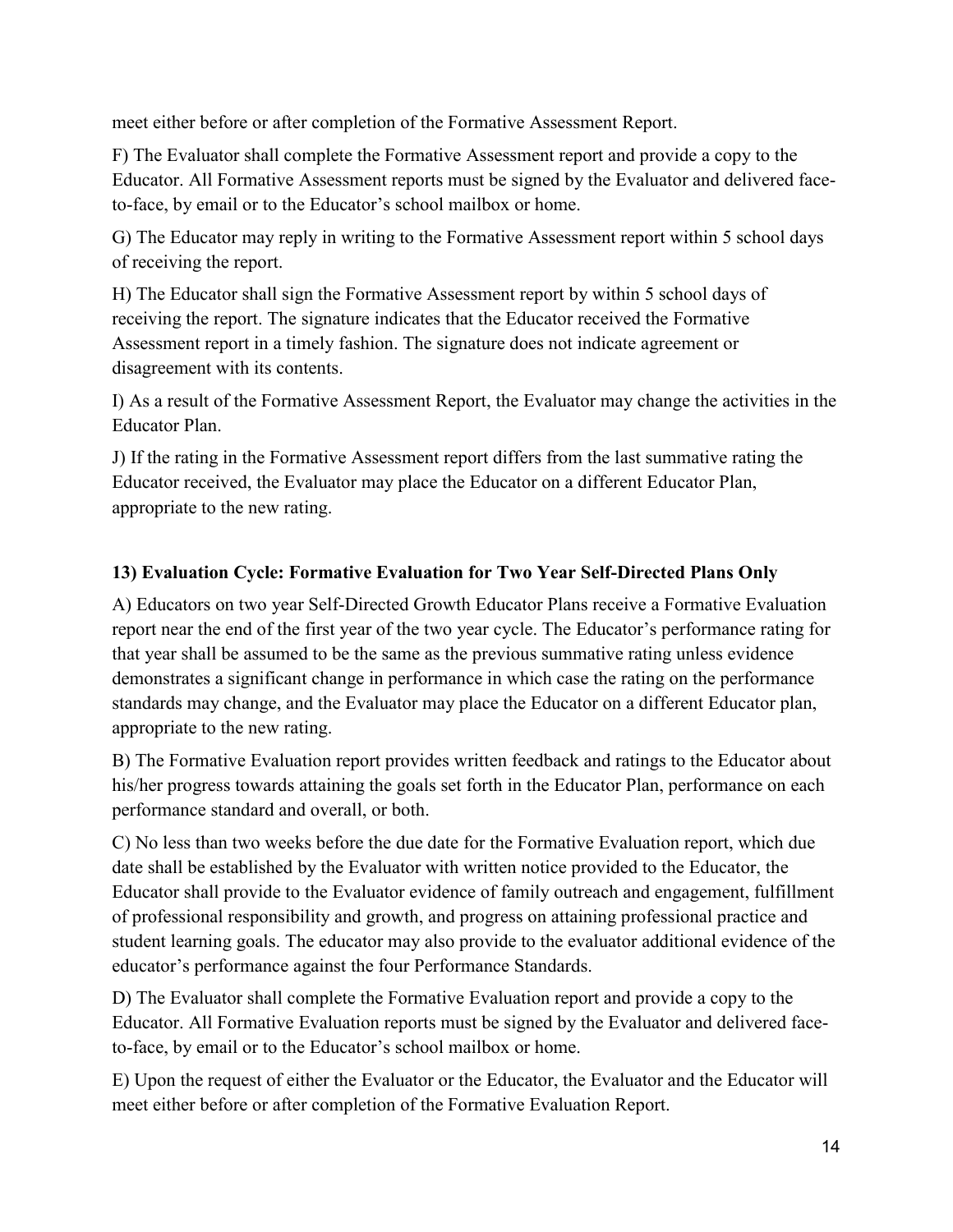F) The Educator may reply in writing to the Formative Evaluation report within 5 school days of receiving the report.

G) The Educator shall sign the Formative Evaluation report by within 5 school days of receiving the report. The signature indicates that the Educator received the Formative Evaluation report in a timely fashion. The signature does not indicate agreement or disagreement with its contents.

H) As a result of the Formative Evaluation report, the Evaluator may change the activities in the Educator Plan.

I) If the rating in the Formative Evaluation report differs from the last summative rating the Educator received, the Evaluator may place the Educator on a different Educator Plan, appropriate to the new rating.

#### **14) Evaluation Cycle: Summative Evaluation**

A) The evaluation cycle concludes with a summative evaluation report. The summative report must be written and provided to the educator by May 20 for Non-PTS educators and by June 6 for PTS educators.

B) The Evaluator determines a rating on each standard and an overall rating based on the Evaluator's professional judgment, an examination of evidence against the Performance Standards and evidence of the attainment of the Educator Plan goals.

C) The professional judgment of the primary evaluator shall determine the overall summative rating that the Educator receives.

D) For an educator whose overall performance rating is exemplary or proficient and whose impact on student learning is low, the evaluator's supervisor shall discuss and review the rating with the evaluator and the supervisor shall confirm or revise the educator's rating. In cases where the superintendent serves as the primary evaluator, the superintendent's decision on the rating shall not be subject to review.

E) The summative evaluation rating must be based on evidence from multiple categories of evidence. MCAS Growth scores shall not be the sole basis for a summative evaluation rating.

F) To be rated proficient overall, the Educator shall, at a minimum, have been rated proficient on the Curriculum, Planning and Assessment and the Teaching All Students Standards of Effective Teaching Practice.

G) No less than four weeks before the due date for the Summative Evaluation report, which due date shall be established by the Evaluator with written notice provided to the Educator, the Educator will provide to the Evaluator evidence of family outreach and engagement, fulfillment of professional responsibility and growth, and progress on attaining professional practice and student learning goals. The educator may also provide to the evaluator additional evidence of the educator's performance against the four Performance Standards.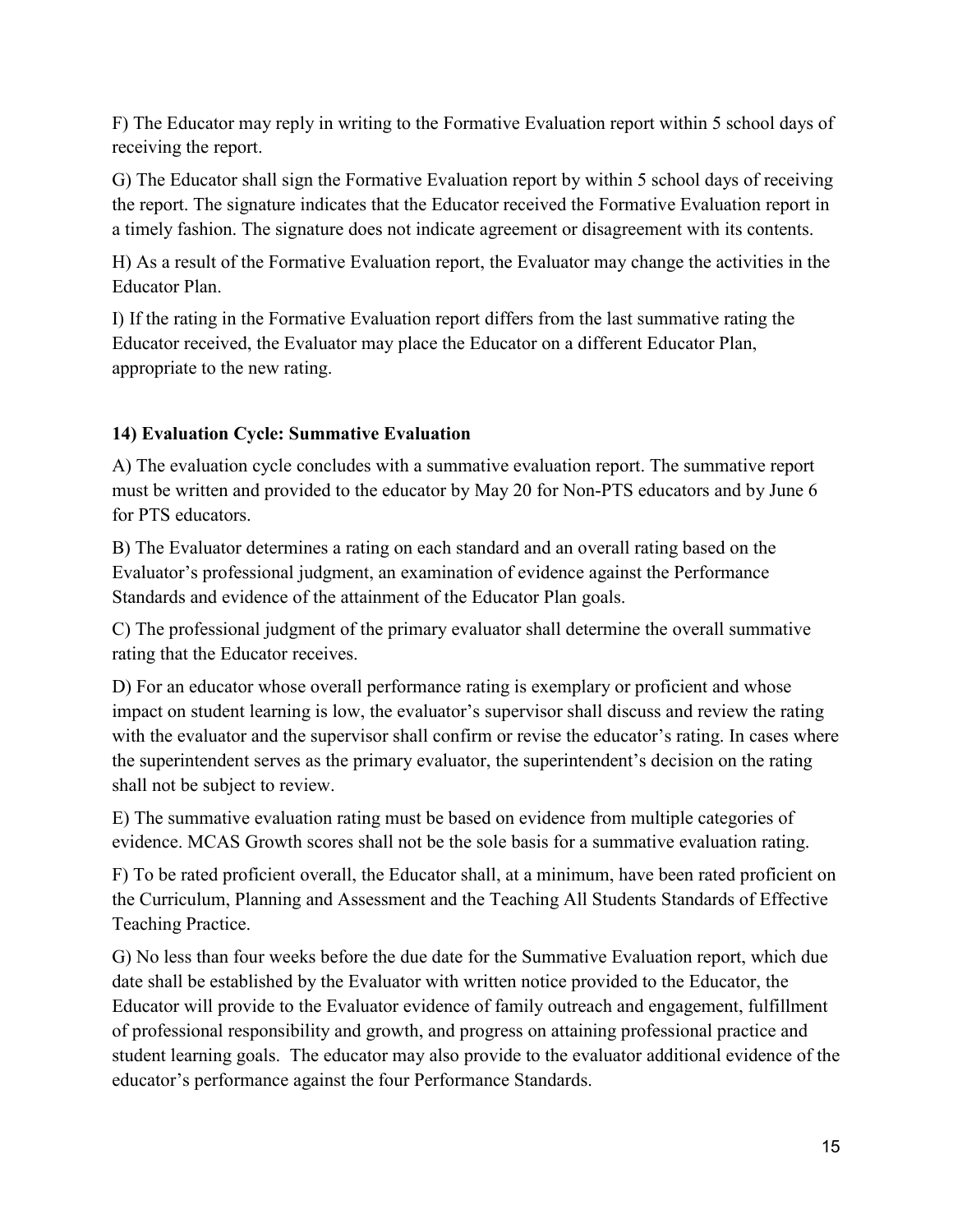H) The Summative Evaluation report should recognize areas of strength as well as identify recommendations for professional growth.

I) The Evaluator shall deliver a signed copy of the Summative Evaluation report to the Educator face-to-face, by email or to the Educator's school mailbox or home no later than May 20 for Non-PTS Educators and no later than June 6 for PTS Educators.

J) The Evaluator shall meet with the Educator rated needs improvement or unsatisfactory to discuss the summative evaluation. The meeting shall occur by June 1st.

K) The Evaluator may meet with the Educator rated proficient or exemplary to discuss the summative evaluation, if either the Educator or the Evaluator requests such a meeting. The meeting shall occur by June 10th.

L) Upon mutual agreement, the Educator and the Evaluator may develop the Self-Directed Growth Plan for the following two years during the meeting on the Summative Evaluation report.

M) The Educator shall sign the final Summative Evaluation report by June 15th. The signature indicates that the Educator received the Summative Evaluation report in a timely fashion. The signature does not indicate agreement or disagreement with its contents.

N) The Educator shall have the right to respond in writing to the summative evaluation which shall become part of the final Summative Evaluation report.

O) A copy of the signed final Summative Evaluation report shall be filed in the Educator's personnel file.

# **15) Educator Plans – General**

A) Educator Plans shall be designed to provide Educators with feedback for improvement, professional growth, and leadership; and to ensure Educator effectiveness and overall system accountability. The Plan must be aligned to the standards and indicators and be consistent with district and school goals.

B) The Educator Plan shall include, but is not limited to:

i) At least one goal related to improvement of practice tied to one or more Performance Standards;

ii) At least one goal for the improvement the learning, growth and achievement of the students under the Educator's responsibility;

iii) An outline of actions the Educator must take to attain the goals and benchmarks to assess progress. Actions must include specified professional development and learning activities that the Educator will participate in as a means of obtaining the goals, as well as other support that may be suggested by the Evaluator or provided by the school or district. Examples may include but are not limited to coursework, self-study, action research, curriculum development, study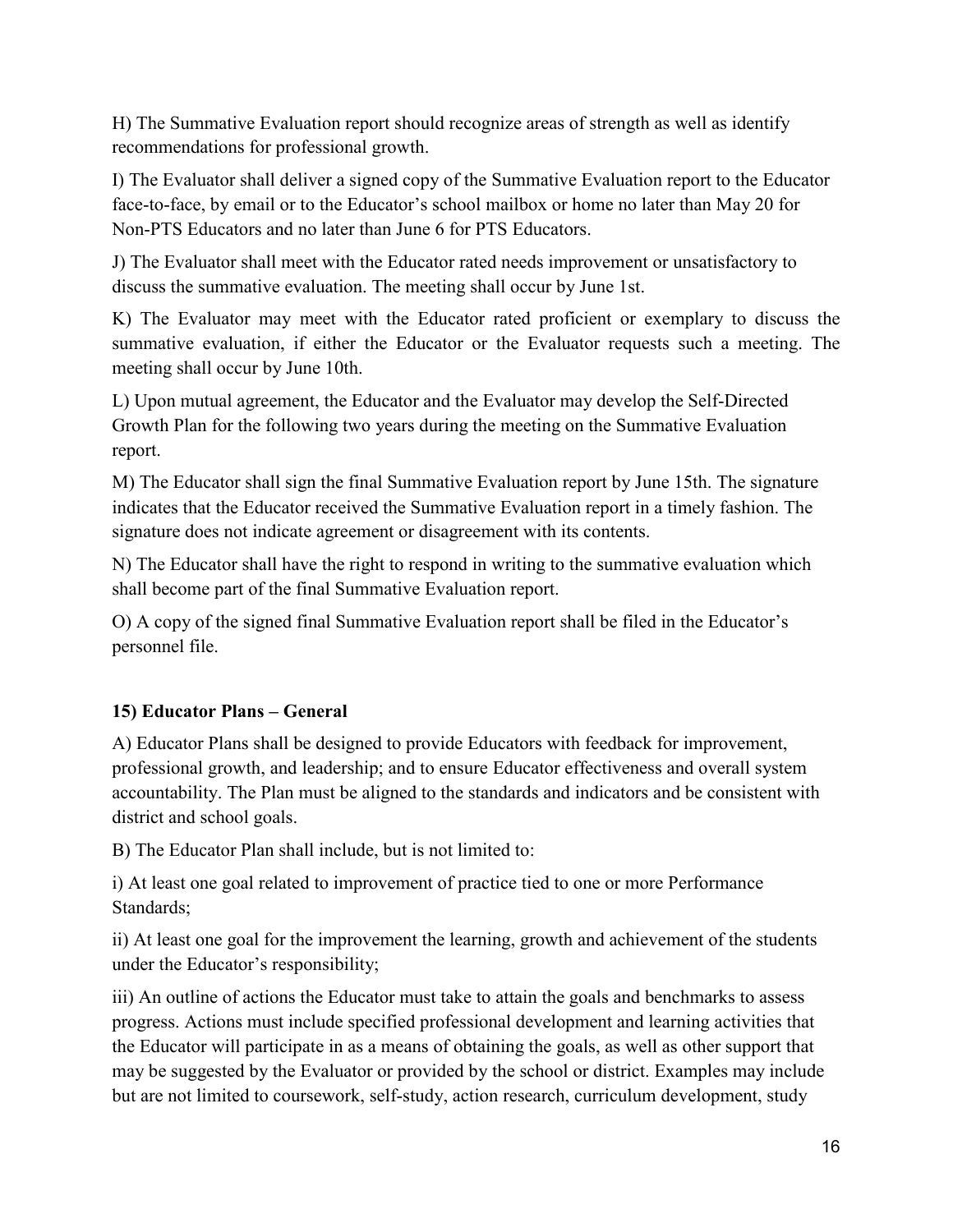groups with peers, and implementing new programs.

C) It is the Educator's responsibility to attain the goals in the Plan and to participate in any trainings and professional development provided through the state, district, or other providers in accordance with the Educator Plan.

## **16) Educator Plans: Developing Educator Plan**

A) The Developing Educator Plan is for all Educators without PTS, and, at the discretion of the Evaluator, Educators with PTS in new assignments.

B) The Educator shall be evaluated at least annually.

## **17) Educator Plans: Self-Directed Growth Plan**

A) A Two-year Self-Directed Growth Plan is for those Educators with PTS who have an overall rating of proficient or exemplary, and after 2013-2014 whose impact on student learning is moderate or high. A formative evaluation report is completed at the end of year 1 and a summative evaluation report at the end of year 2.

B) A One-year Self-Directed Growth Plan is for those Educators with PTS who have an overall rating of proficient or exemplary, and after 2013-2014 whose impact on student learning is low. In this case, the Evaluator and Educator shall analyze the discrepancy between the summative evaluation rating and the rating for impact on student learning to seek to determine the cause(s) of the discrepancy.

# **18) Educator Plans: Directed Growth Plan**

A) A Directed Growth Plan is for those Educators with PTS whose overall rating is needs improvement.

B) The goals in the Plan must address areas identified as needing improvement as determined by the Evaluator.

C) The Evaluator shall complete a summative evaluation for the Educator at the end of the period determined by the Plan, but at least annually, and in no case later than May 15th.

D) For an Educator on a Directed Growth Plan whose overall performance rating is at least proficient, the Evaluator will place the Educator on a Self-Directed Growth Plan for the next Evaluation Cycle.

E) For an Educator on a Directed Growth Plan whose overall performance rating is not at least proficient, the Evaluator will rate the Educator as unsatisfactory and will place the Educator on an Improvement Plan for the next Evaluation Cycle.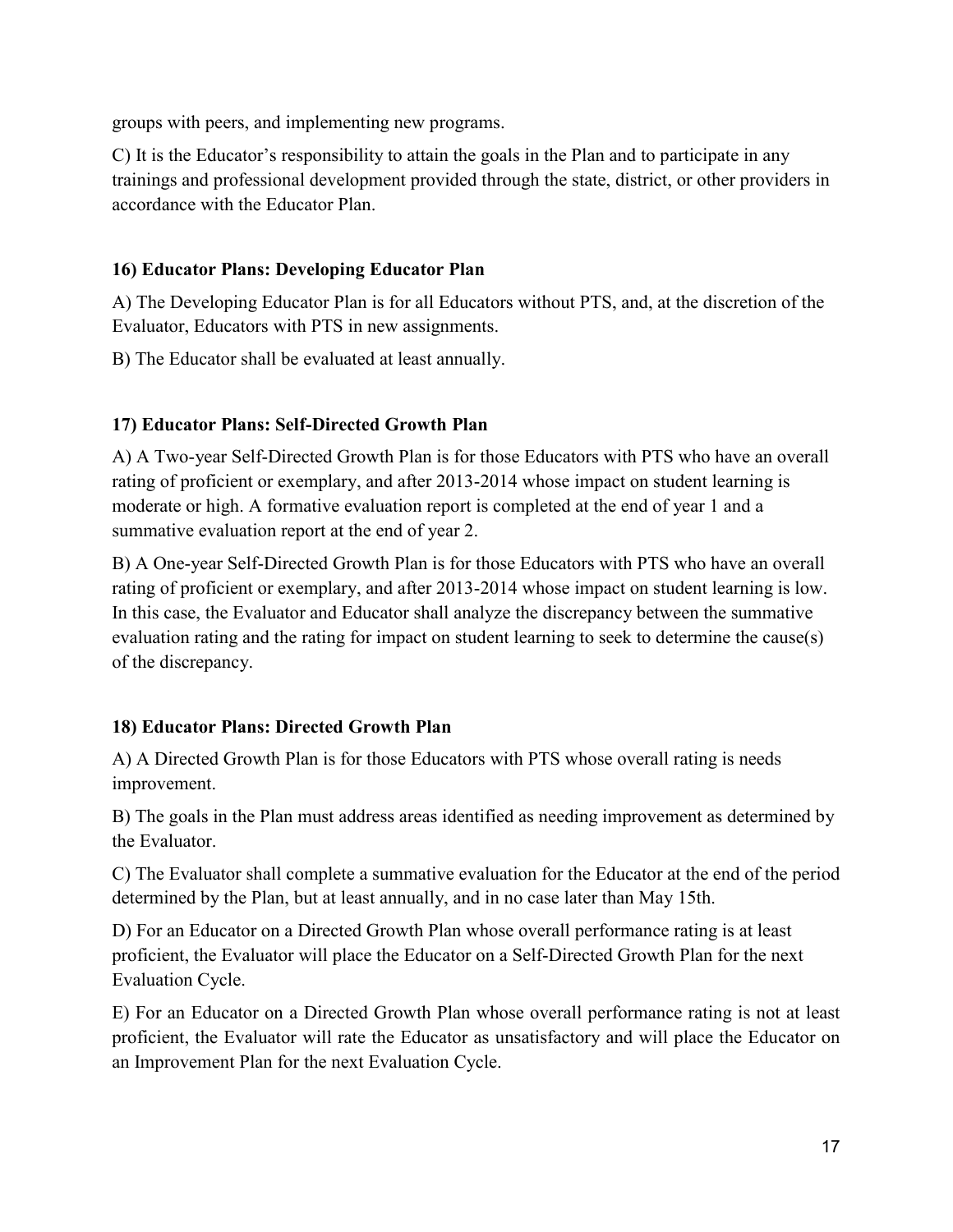#### **19) Educator Plans: Improvement Plan**

A) An Improvement Plan is for those Educators with PTS whose overall rating is unsatisfactory.

B) The parties agree that in order to provide students with the best instruction, it may be necessary from time to time to place an Educator whose practice has been rated as unsatisfactory on an Improvement Plan of no fewer than 30 calendar days and no more than one school year. In the case of an Educator receiving a rating of unsatisfactory near the close of one school year, the Improvement Plan may include activities that occur during the summer before the next school year begins.

C) The Evaluator must complete a summative evaluation for the Educator at the end of the period determined by the Evaluator for the Plan.

D) An Educator on an Improvement Plan shall be assigned a Supervising Evaluator (see definitions). The Supervising Evaluator is responsible for providing the Educator with guidance and assistance in accessing the resources and professional development outlined in the Improvement Plan. The primary evaluator may be the Supervising Evaluator.

E) The Improvement Plan shall define the problem(s) of practice identified through the observations and evaluation and detail the improvement goals to be met, the activities the Educator must take to improve and the assistance to be provided to the Educator by the district.

F) The Improvement Plan process shall include:

i) Within ten school days of notification to the Educator that the Educator is being placed on an Improvement Plan, the Evaluator shall schedule a meeting with the Educator to discuss the Improvement Plan. The Evaluator will develop the Improvement Plan, which will include the provision of specific assistance to the Educator.

ii) The Educator may request that a representative of the Employee Organization/Association attend the meeting(s).

iii) If the Educator consents, the Employee Organization/Association will be informed that an Educator has been placed on an Improvement Plan.

G) The Improvement Plan shall:

i) Define the improvement goals directly related to the performance standard(s) and/or student learning outcomes that must be improved;

ii) Describe the activities and work products the Educator must complete as a means of improving performance;

iii) Describe the assistance that the district will make available to the Educator;

iv) Articulate the measurable outcomes that will be accepted as evidence of improvement;

v) Detail the timeline for completion of each component of the Plan, including at a minimum a mid-cycle formative assessment report of the relevant standard(s) and indicator(s);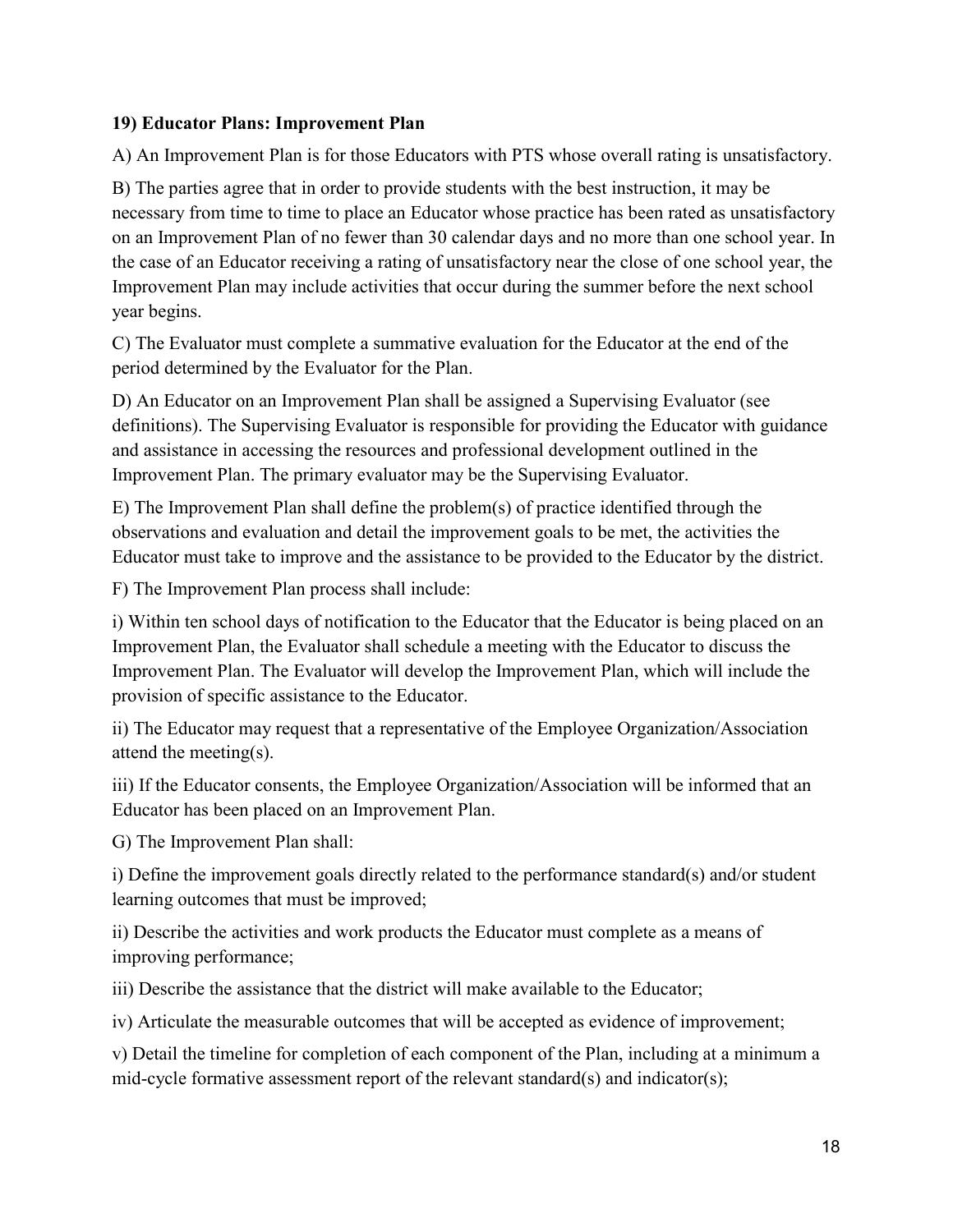vi) Identify the individuals assigned to assist the Educator which must include minimally the Supervising Evaluator; and,

vii) Include the signatures of the Educator and Supervising Evaluator.

H) A copy of the signed Plan shall be provided to the Educator. The Educator's signature indicates that the Educator received the Improvement Plan in a timely fashion. The signature does not indicate agreement or disagreement with its contents.

I) Decision on the Educator's status at the conclusion of the Improvement Plan.

i) All determinations below must be made no later than June 1. One of three decisions must be made at the conclusion of the Improvement Plan:

(a) If the Evaluator determines that the Educator has improved his/her practice to the level of proficiency, the Educator will be placed on a Self- Directed Growth Plan.

(b) In those cases where the Educator was placed on an Improvement Plan as a result of his/her summative rating at the end of his/her Directed Growth Plan, if the Evaluator determines that the Educator is making substantial progress toward proficiency, the Evaluator shall place the Educator on a Directed Growth Plan.

(c) In those cases where the Educator was placed on an Improvement Plan as a result of his/her Summative rating at the end of his/her Directed Growth Plan, if the Evaluator determines that the Educator is not making substantial progress toward proficiency, the Evaluator shall recommend to the superintendent that the Educator be dismissed.

(d) If the Evaluator determines that the Educator's practice remains at the level of unsatisfactory, the Evaluator shall recommend to the superintendent that the Educator be dismissed.

# **20. Career Advancement**

A) In order to attain Professional Teacher Status, the Educator should achieve ratings of proficient or exemplary on each Performance Standard and overall. A principal considering making an employment decision that would lead to PTS for any Educator who has not been rated proficient or exemplary on each performance standard and overall on the most recent evaluation shall confer with the superintendent by May 1. The principal's decision is subject to review and approval by the superintendent.

B) In order to qualify to apply for a teacher leader position, the Educator must have had a Summative Evaluation performance rating of proficient or exemplary for at least the previous two years.

C) Educators with PTS whose summative performance rating is exemplary and, after 2013- 14, whose impact on student learning is rated moderate or high, shall be recognized and rewarded with leadership roles, promotions, additional compensation, public commendation or other acknowledgement as determined by the district through collective bargaining where applicable.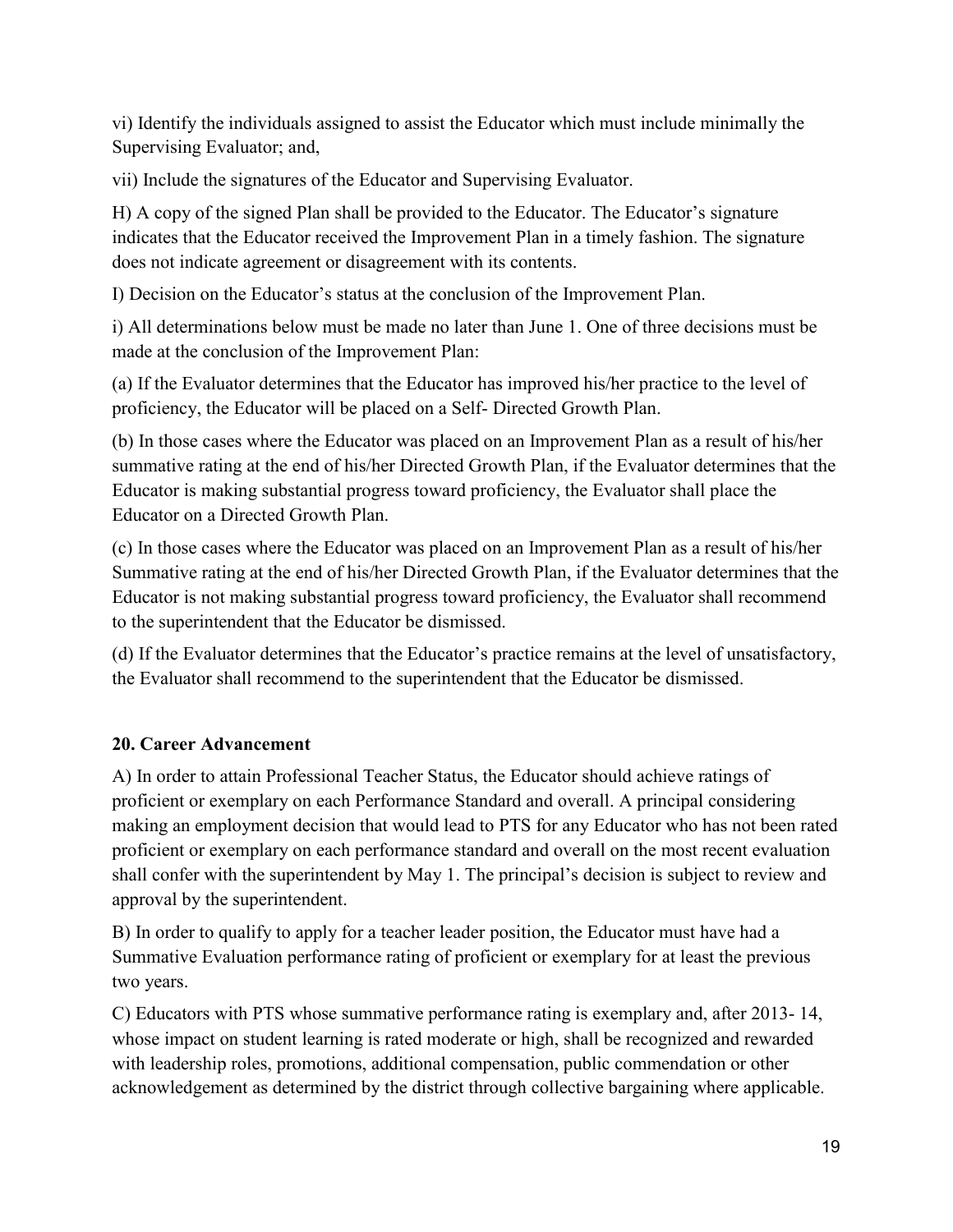#### **21. Rating Impact on Student Learning Growth**

ESE will provide model contract language and guidance on rating educator impact on student learning growth based on state and district-determined measures of student learning. Upon receiving this model contract language and guidance, the parties agree to bargain with respect to this matter.

#### **22. Using Staff and Student Feedback in Educator Evaluation**

ESE will provide model contract language, direction and guidance on using staff and student feedback in Administrator Evaluation by June 30, 2013. Upon receiving this model contract language, direction and guidance, the parties agree to bargain with respect to this matter.

#### **23. Transition from Existing Evaluation System**

The parties shall agree on a process for identifying the Educator Plan that each Educator will be placed on during the Educator's first year being evaluated under the new procedures, providing that Educators who have received ratings of unsatisfactory or its equivalent in the prior year will be placed on Directed Growth or Improvement Plans at the sole discretion of the Superintendent.

#### **24. General Provisions**

A) Only Educators who are licensed may serve as primary evaluators of Educators.

B) Evaluators shall not make negative comments about the Educator's performance, or comments of a negative evaluative nature, in the presence of students, parents or other staff, except in the unusual circumstance where the Evaluator concludes that s/he must immediately and directly intervene. Nothing in this paragraph is intended to limit an administrator's ability to investigate a complaint, or secure assistance to support an Educator.

C) The superintendent shall insure that Evaluators have training in supervision and evaluation, including the regulations and standards and indicators of effective teaching practice promulgated by ESE (35.03), and the evaluation Standards and Procedures established in this Agreement.

D) Should there be a serious disagreement between the Educator and the Evaluator regarding an overall summative performance rating of unsatisfactory, the Educator may meet with the Evaluator's supervisor to discuss the disagreement. Should the Educator request such a meeting, the Evaluator's supervisor must meet with the Educator. The Evaluator may attend any such meeting at the discretion of the superintendent.

E) During the initial stages of implementation of the new evaluation system, there will be a joint standing task force, composed of an equal number of representatives appointed by the ASREA president and the superintendent, that will meet as needed for the purposes of monitoring the